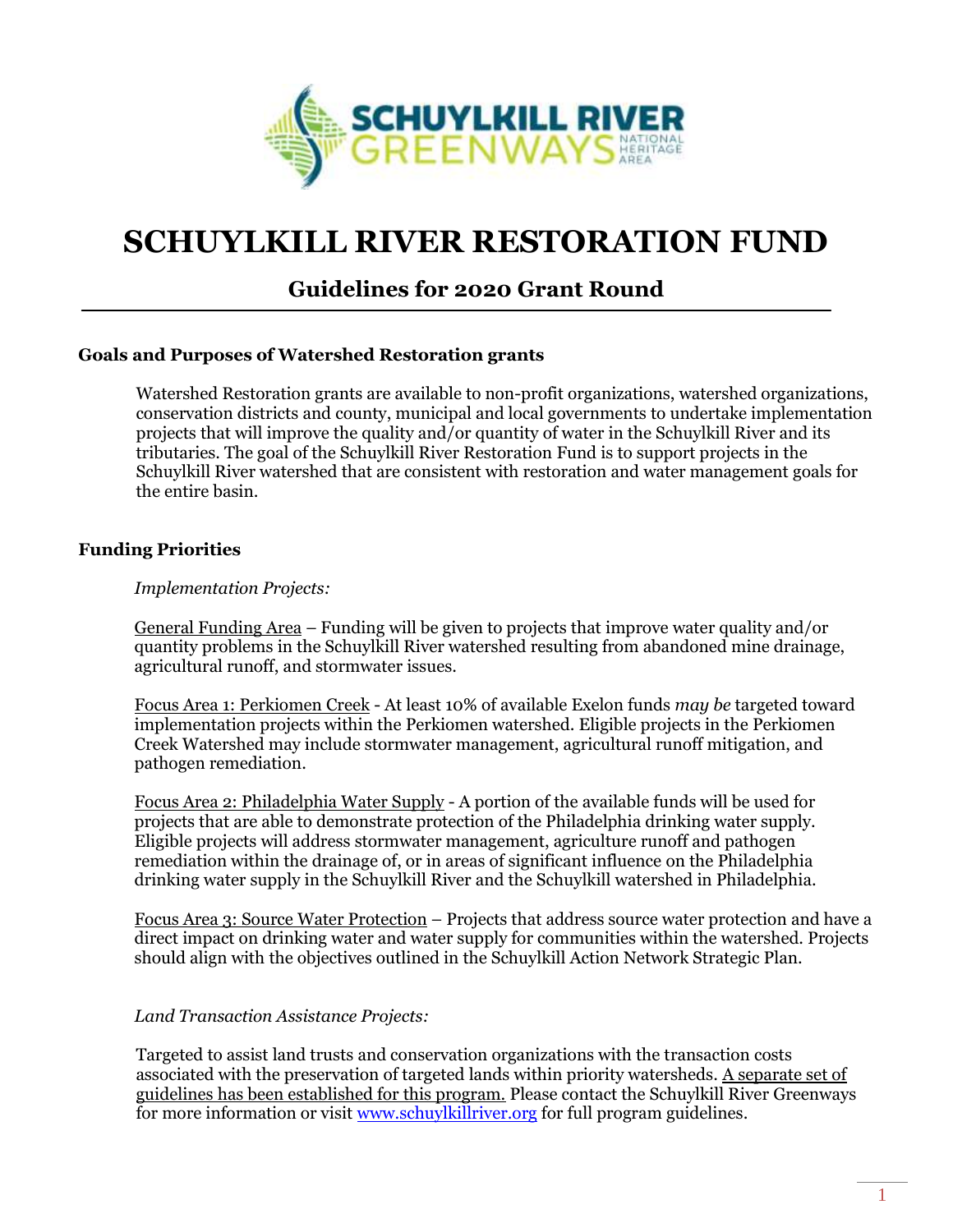#### **Evaluation Process**

Projects will be evaluated in a two-step process that includes (1) a Letter of Intent followed by (2) an invitation to submit a full application if the Letter of Intent is recommended by the Advisory Committee. (Letter of Intent is not required for Land Transaction projects)

# **Criteria**

Evaluation factors:

- The project's ability to improve the quality and/or quantity of water in the Schuylkill River;
- The project exhibits high standards of planning and design, including implementation of Best Management Practices;
- The relationship to previous watershed restoration efforts;
- The project is consistent with local, state, federal, or other plans, for example, River Conservation Plans, Nutrient Management Plans, Act 167 plans, etc.
- The project is positioned for implementation with project design substantially complete and needing little or no additional planning;
- The project is single-phased or in the final phase of implementation. *Projects that will require multiple phases to have demonstrable affects on water quality and/or quantity will not be considered unless the submitted phase will result in measurable improvements;*
- The project will require minimal monitoring following completion to demonstrate positive environmental effects;
- The project will effectively leverage the resources of two or more partners, including a sponsoring partner with sufficient capacity to manage and complete the project.
- The projects ability to utilize volunteers;
- How the project will impact low income or underserved communities.
- The project exhibits innovative, green and sustainable approaches and design.
- Grant funds may not be used for projects being undertaken exclusively to meet state, federal or local regulations and requirements.
- Grant funds may not be used for land acquisition. Please refer to the guidelines for the Land Transaction Assistance Program for more information.

# **Award Amounts**

- Grant applicants may request between \$20,000 and \$100,000.
- Applicants working in the Perkiomen Creek Watershed may request between \$5,000 and \$100,000.

# **Match Requirements**

- All projects require a minimum of 25% match.
- Cash and in kind services are eligible match sources. However, projects showing high levels of cash match will be given priority in the ranking and grant award process.
- Matching funds derived from private, non-governmental sources are encouraged, but not required. Federal and state funds are eligible sources of match.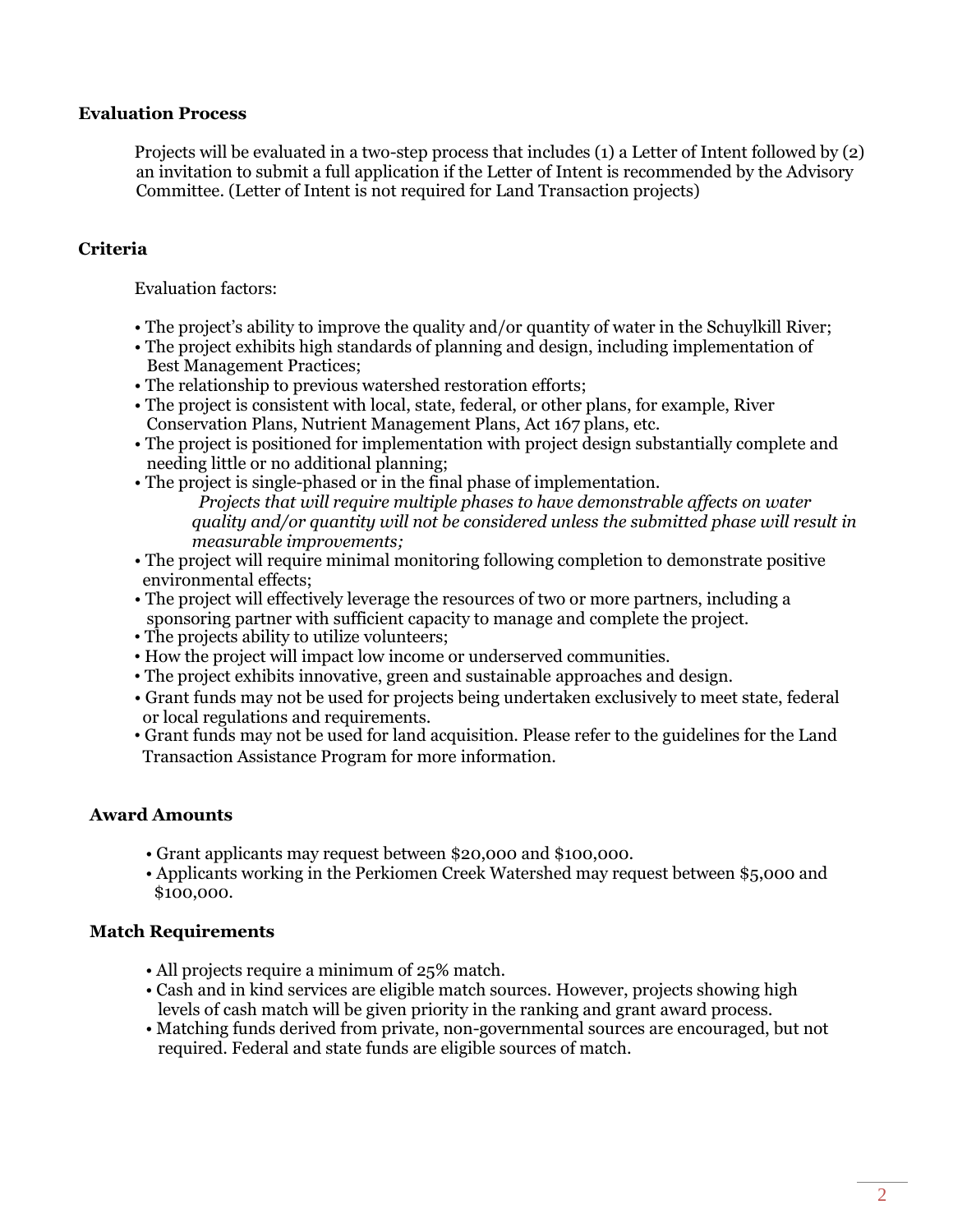# **Grant Period**

All projects must be completed by December 31, 2022. A one year extension may be requested but must be submitted in writing and approved by the Advisory Committee. **Eligible Expenses** 

Grant funds may be used for the following purposes:

- Implementation: Includes labor, materials, signage, site preparation, permit fees, and any other direct costs.
- Project management: Up to 10% of the grant award may be utilized for direct costs Associated with project management by the applicant or subcontractor.

Eligible project management expenses include: - subcontractor/consultant fees, salary for organizational staff responsible for project implementation, travel, meeting expenses and other direct costs.

• If a project has remaining design issues that need to be completed prior to implementation, the review committee will consider this as an eligible expense on a case by case basis. However, the applicant must demonstrate that the project's implementation phase will still be completed during the three year grant period.

#### **Contractor Selection:**

All contractors working on projects funded by a grant through this program must be selected by a competitive process. Applicants who desire to use specific contractors not selected competitively, may request approval to do so from the Schuylkill River Greenways. The Schuylkill River Greenways reserves the right to review and approve all selected contractors.

#### **Letter of Intent Process**

Organizations must submit an electronic copy of the Letter of Intent to [tfenchel@schuylkillriver.org](mailto:tfenchel@schuylkillriver.org) by the stated deadline.

The Letter of Intent shall be NO LONGER than two (2) pages, should be on applicants letterhead and must include the following:

- Project Name and location
- Project Manager and contact information
- Brief summary of the project addressing why it is important and what the impact will be on the watershed.
- Objectives of project and how it meets the program guidelines and criteria
- Letter should clearly communicate where the project stands in regards to design. Is the project design fully completed, in progress, or just in draft planning stage.
- Estimated grant request and matching fund sources
- \*\* Organizations should include a third page in the Letter of Intent showing a project site map and photograph, if appropriate.